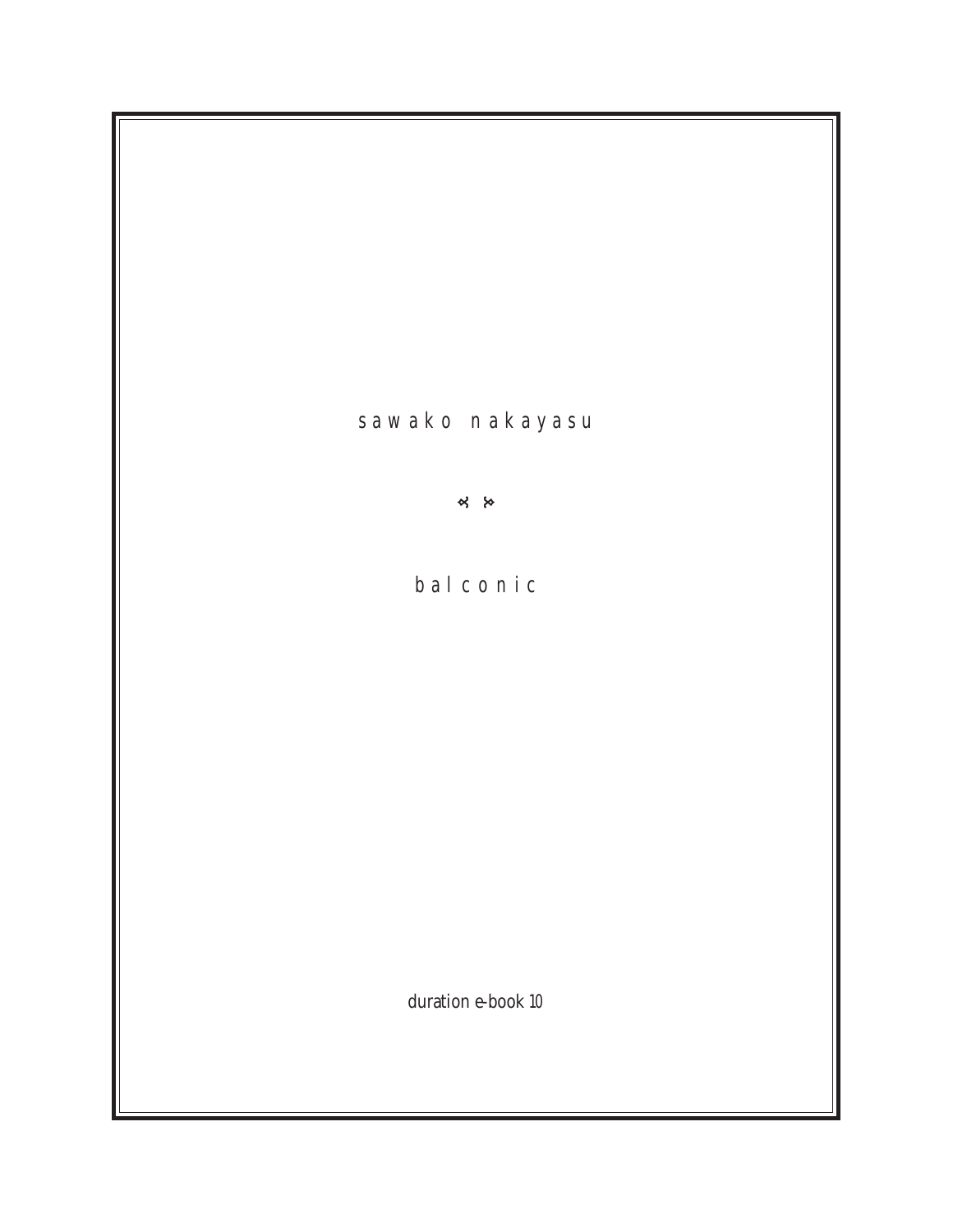Acknowledgements: Some of these poems originally appeared (sometimes in different form) in *HOW2*, *Interlope*, *Kenning*, *Poets & Poems*, *Upstairs at Duroc*, *26*, *Chase Park*, and *Cy Press*. The author would like to thank the editors of these publications.

© Sawako Nakayasu

published as duration e-book 10 by duration press / durationpress.com

www.durationpress.com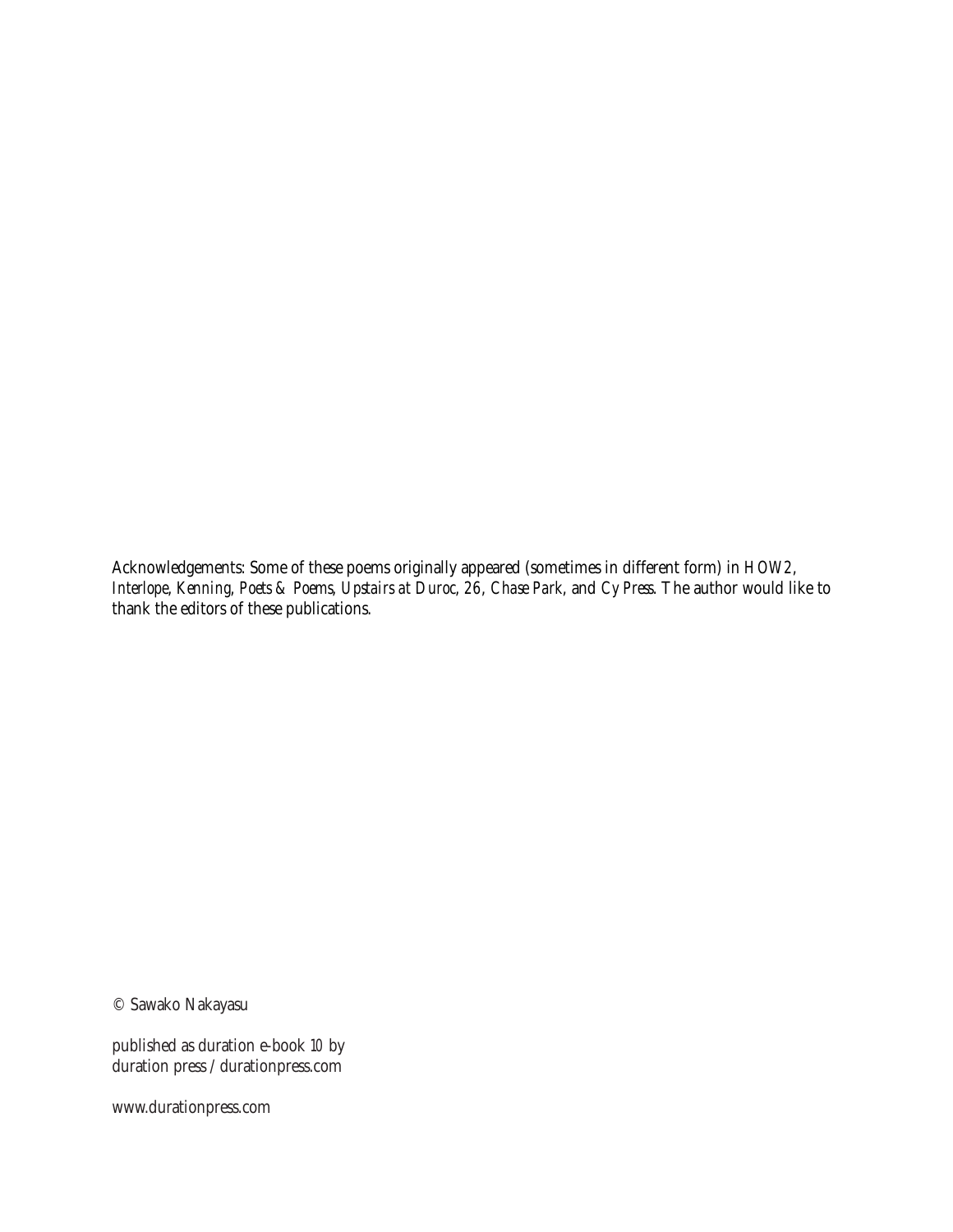Balconic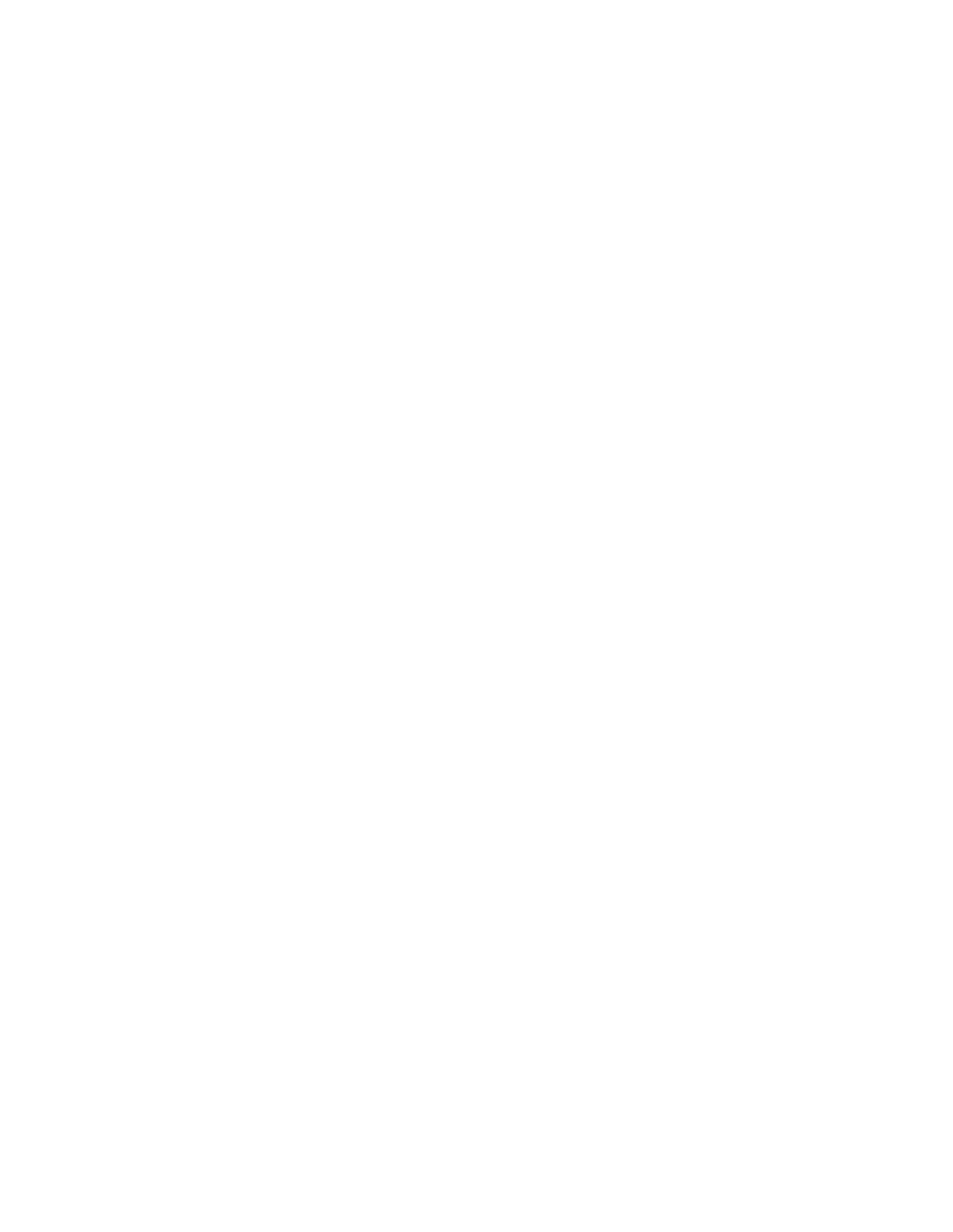having been given corn\* having been given open\* a first time having been given charge\* having been given heat\* having been given play\* having been given end\* an end having been given frost, sweet, slip\* having been given charm\* having been given please\* having been given arms\* having been given call\* a rush answer having been given a line having been given limbs having been given distance having been given conflict\* having been given all\* having been given bridge\* transport having been given order\* having been given balcony having been given balcony.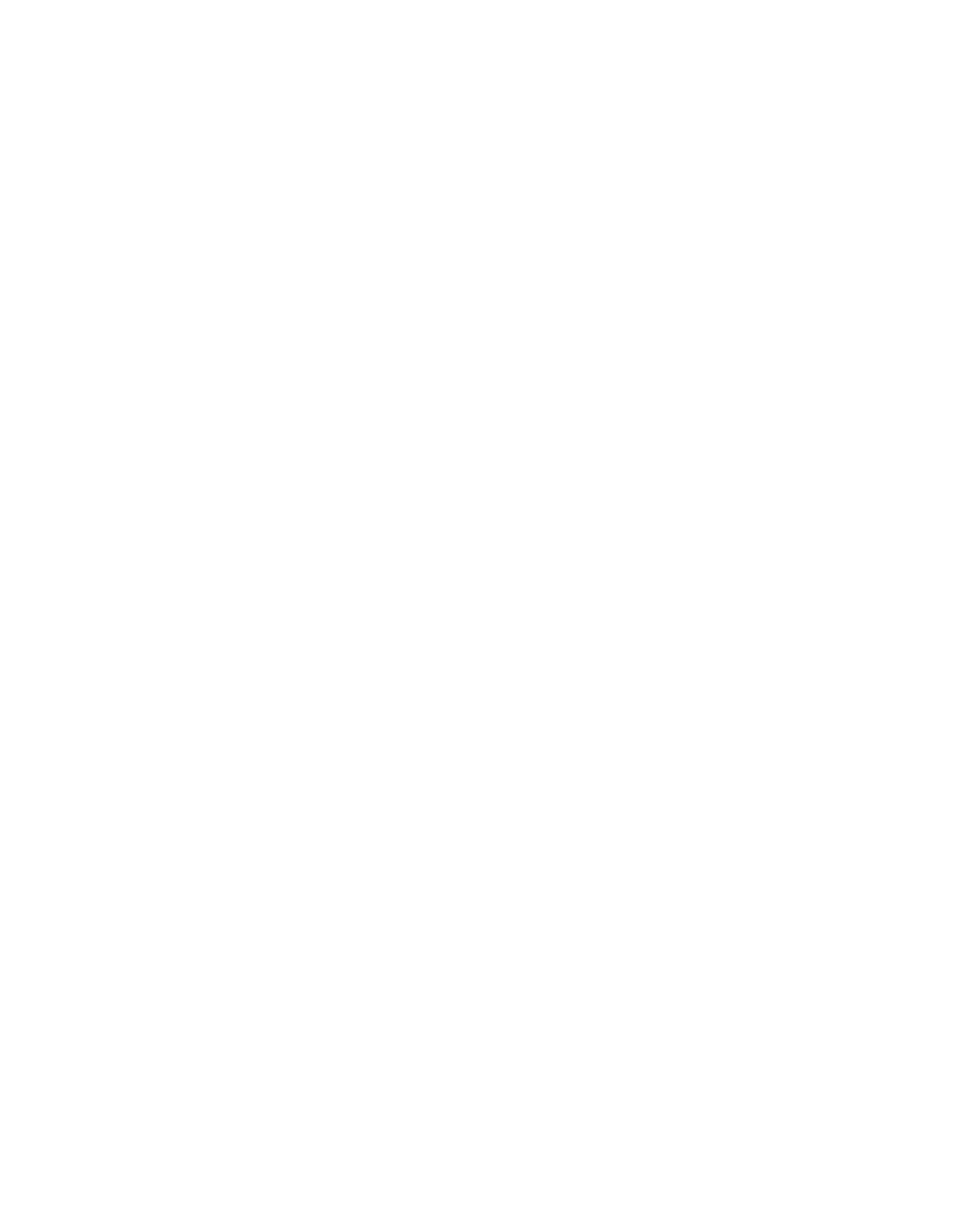#### The new predicament

states that no one is exempt. If you wake up on one side, you must. If you wake up on the other, again, there is no one to trust but. If you wake up and roll over, bump into a woman, all the more so. There is no bribe large enough, no drink strong enough to overcome the waves of people who will be waiting outside when you open your second-story balcony window. They may cheer, but more likely they will throw corn. Oh, they will throw corn. You will turn to your wife if you have one. She will rub her eyes. She will not say a thing, but the corn will come flying through the window. You will try hard not to look embarrassed. It will fly in silently. What if she is hit by an ear?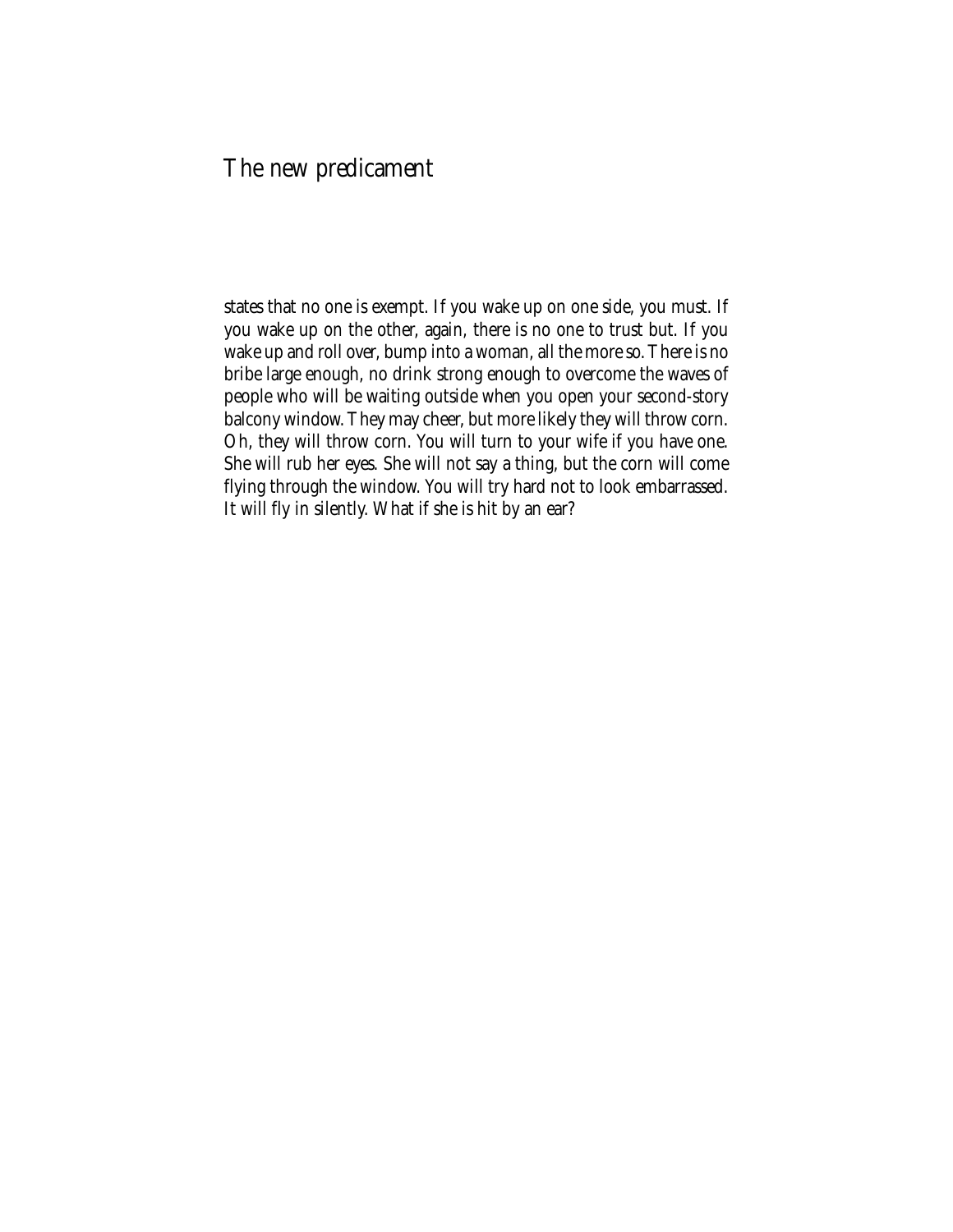### To give balcony

one would have it as a giving over of place, cover runs off and towards, one would have it under such conditional tense loaded moments as if one might bleed and bleed so effortlessly, or bleed internally into its given corridors, as if an everyday activity. To give balcony to a specified give of body includes unclothing everything first and then time and such will tell which parts, given with edges or good will or given with all good edginess yet hopefulness. Which parts which way. Yet the place remains where she gives over for the first time, sex or surgery, at a time or all over time, in a give of effort, increasingly, touching up, and at both instances remaining what the fact.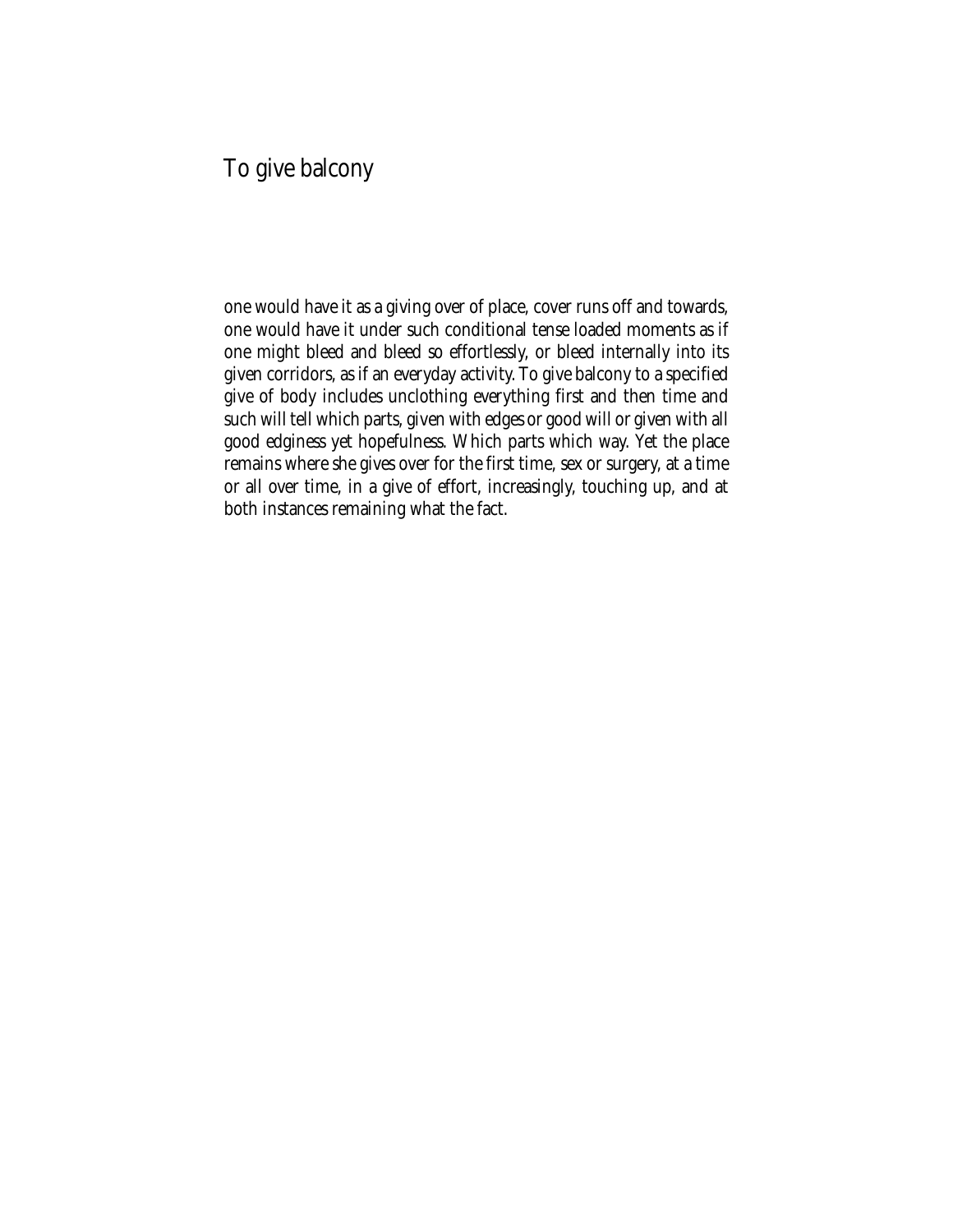## Before the hand furthers

#### *May I give you a power strip?*

The light in the palm waned yesterday. She worries, by necessity because this may lead to an outing for all. Even so, she persists in distributing bulbs to the needy, charges to the mothers. (Sometimes, on a whimsy, paint for nails.) The partner acts as glove, regarding warmth, support, sweat. The partner when under construction. Sometimes she wishes to talk extremities, in which case she is wrong most of the time, except for when she slaps a stray partner back into place: this she does with emollient grace, and grows her nails out later that very afternoon.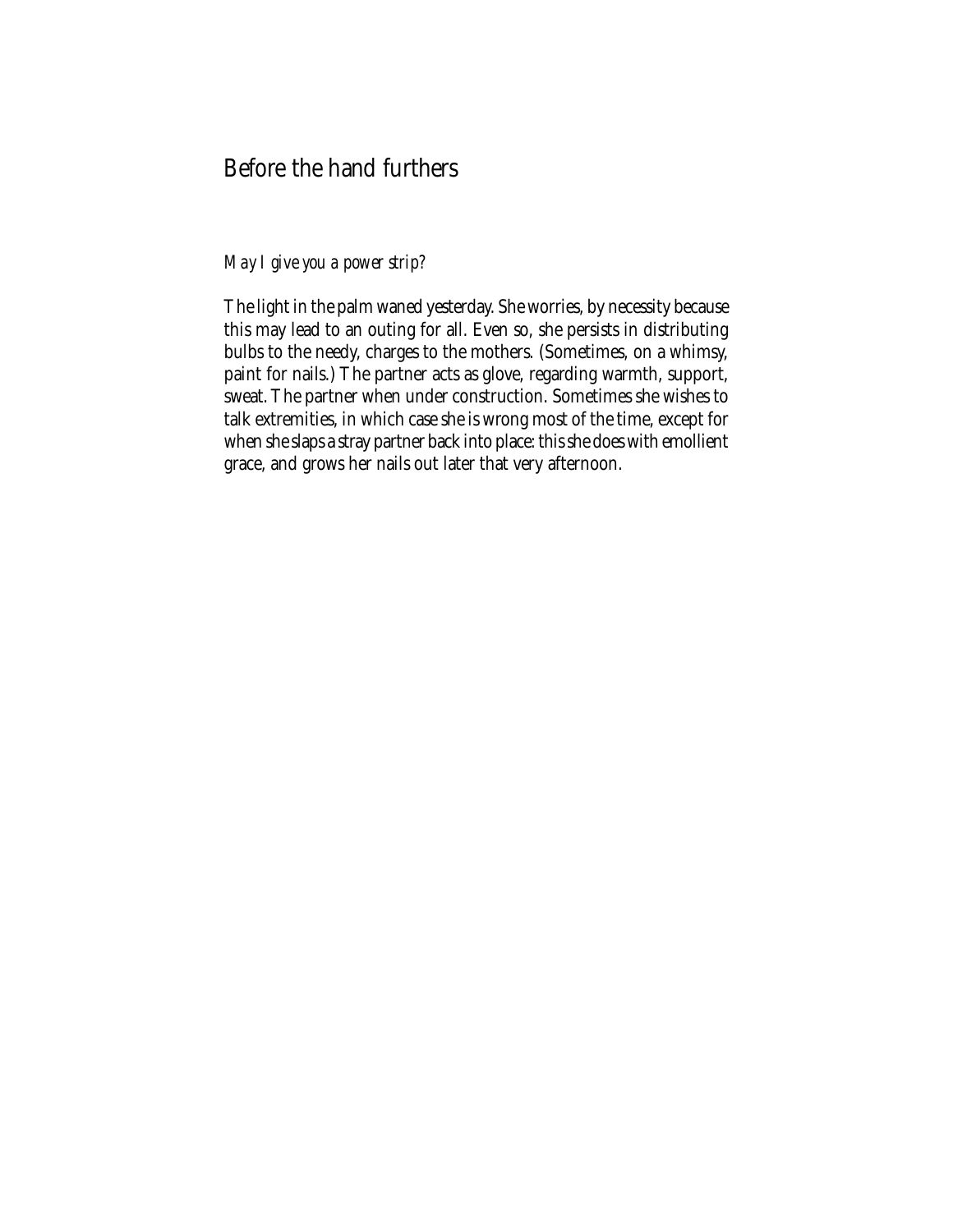## Night looks down on me

while I write poems about the wrong balcony, try to store them in the wrong parts of my body quaking, to fend off the heat that you are not brewing for me inside as of course you wouldn't or couldn't, being *in* the wrong *side* and all moon ignored is better than acknowledged now, mid-breath, while I withdraw my fingers full of no point! no point! but my nails don't hold anyone up at all and now look what I've written.

No wonder the night.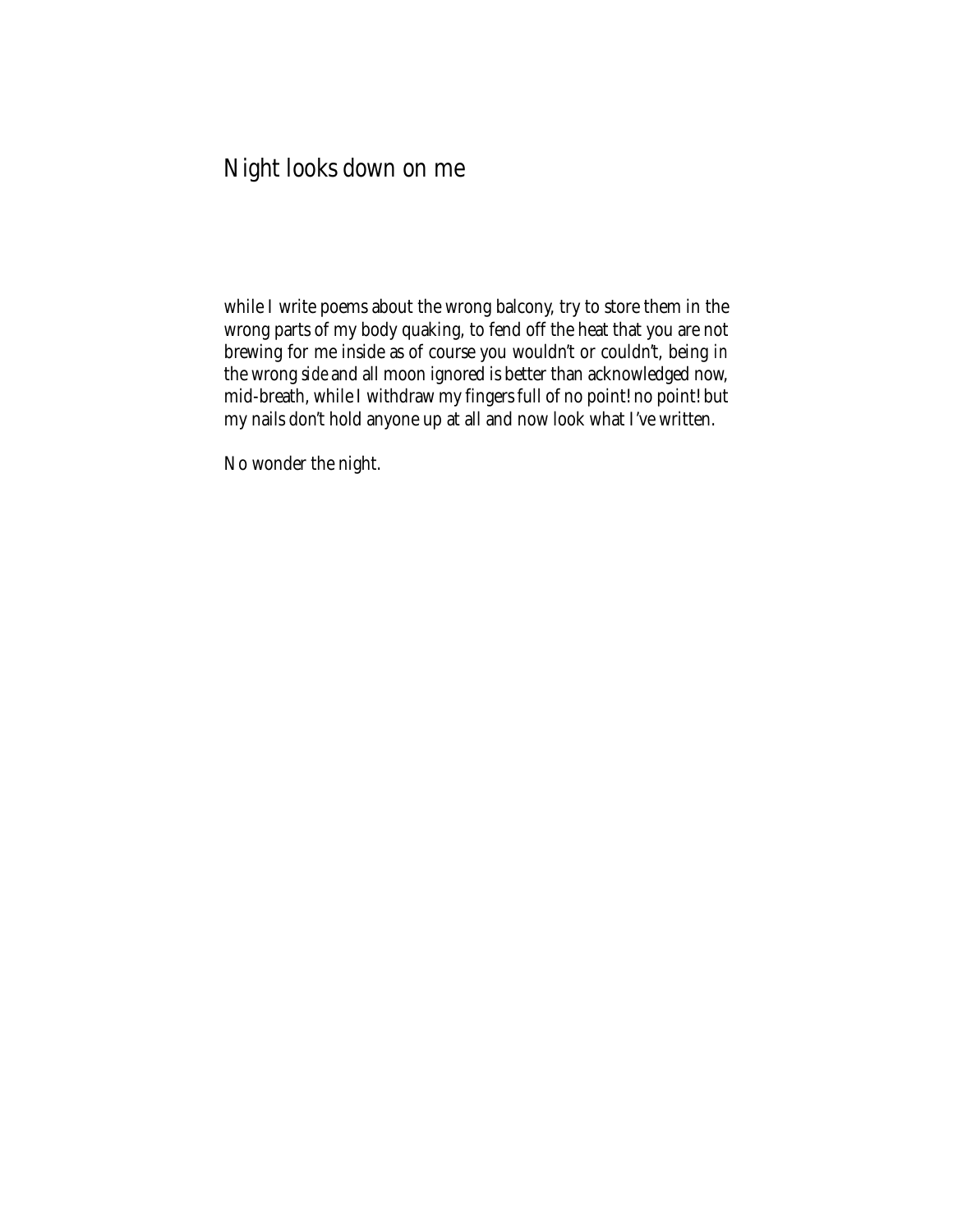#### Personal balcony

Let me put it this way:

#### You

are some sort of high-traffic balcony. Let's see: constructed in the fantasyecho period or the 20<sup>th</sup>, clean European colors a bit tousled. What narrow space—no bbq room, much less a party, although family and kids are still under consideration by the higher statues. One thing's for sure: second story:

#### I

am at a hockey game. I don't recall the team name, I am too busy cheering for the forces of time or memory, here upon this player, here upon that play, here upon my lap. Suddenly, the puck is loose. I run out to chase it, forgetting that you are too crowded right now, and the play is breaking my speed too late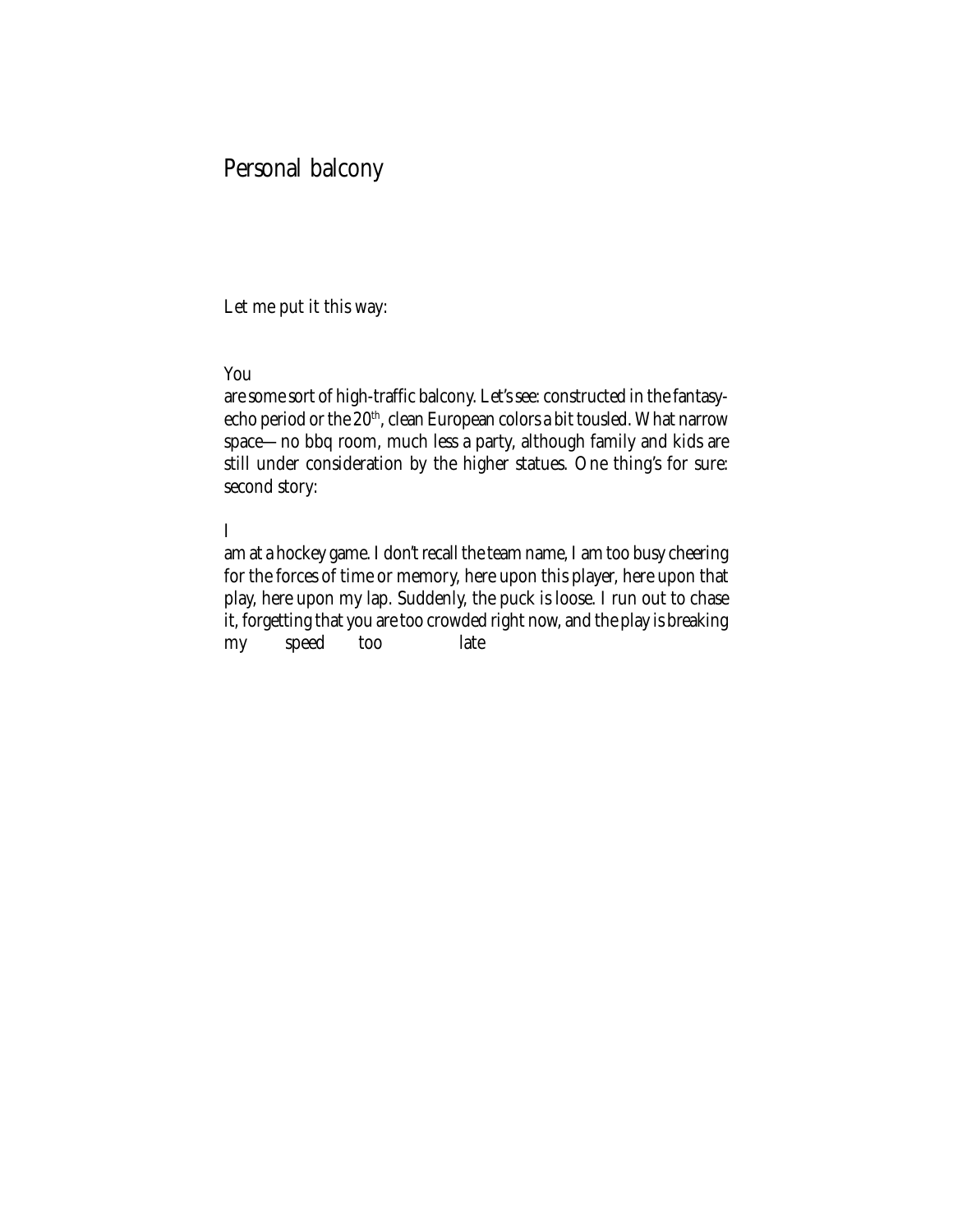Dead wedding b-

alter to define to proceed to exteriorate to parallel in white to curtain to black to esteem or to estimate to accrumulate to debt to overhang to celebriate to pacifically witness to inundate to forecast away to drain the red to parade to gentle tirade to simplifade to run still to gaze to gauze to veil to fold to sign to look out, over, beyon, to finalicize

to close the d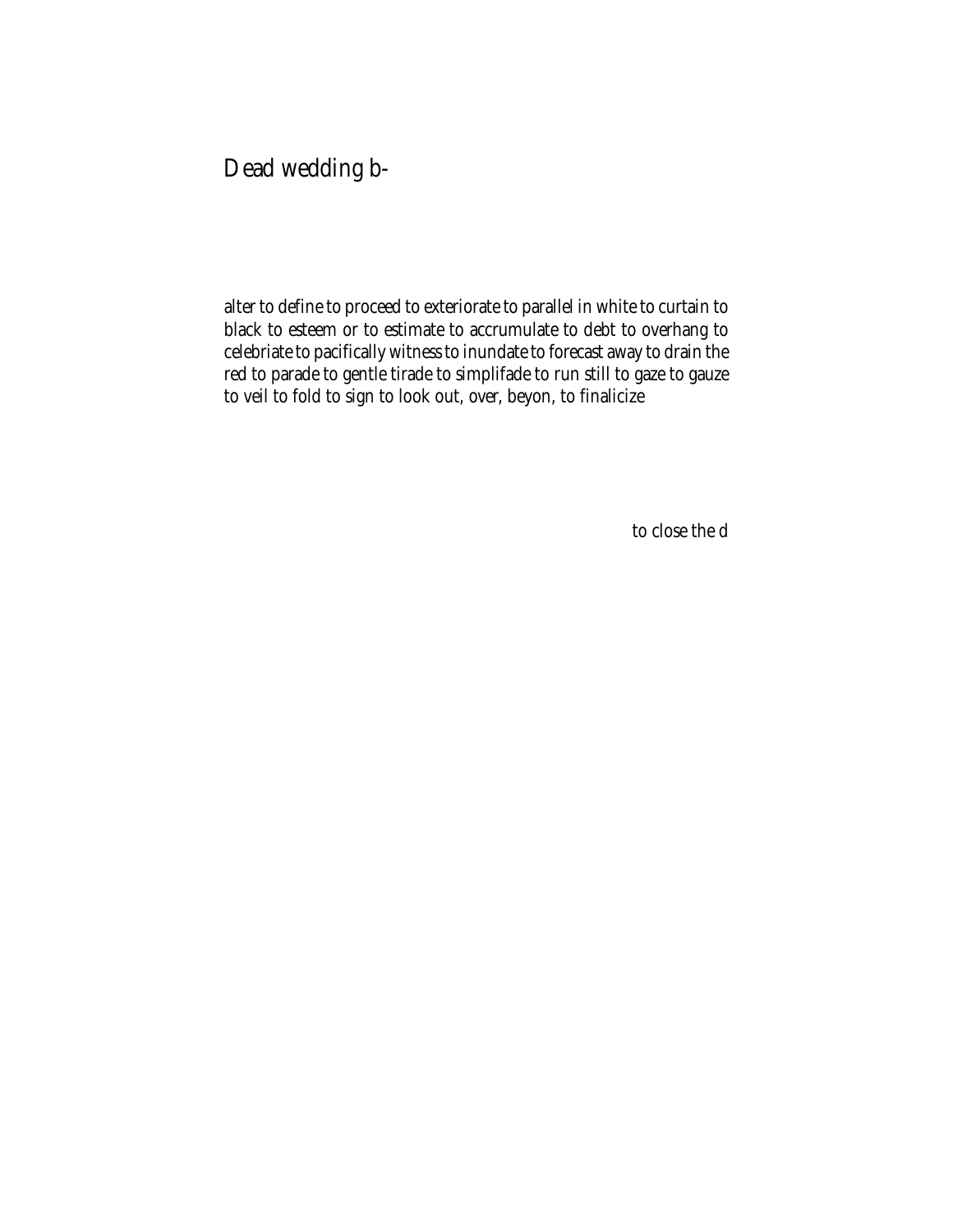## Disney wedding on the balcony

is made of (petrified) cake. The broom gets up to dance but the guests have all brided down below

So he sighs, heaves, so he hoists her up above:

one, two, like tree She felled overboard spreads frosting all over the palace

The guests dive fro and fro— "Too young, shaking" their head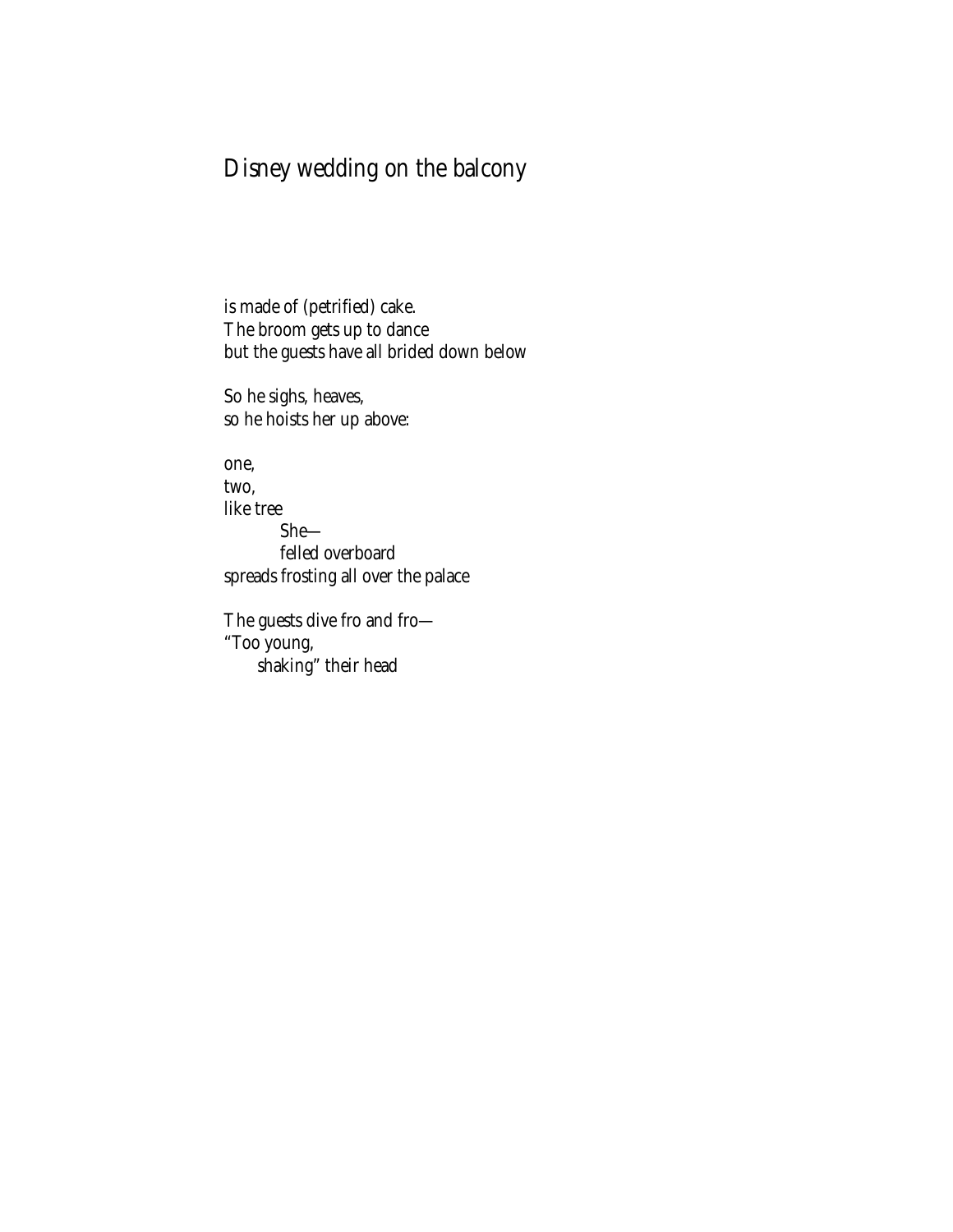### Frictionless on

the ball, mouth full of peas she steps out she steps out steps of the cow palace to your left, shoulder rearing up right, larger than appearances later than a youthful nocturnal a chug full of light

to the clean rinse & dry wine he comes yes he comes galloping on all four wheels

but does he grasp her but does he grasp her

> shoulder, right,

not a chance, they stayed nor would he stand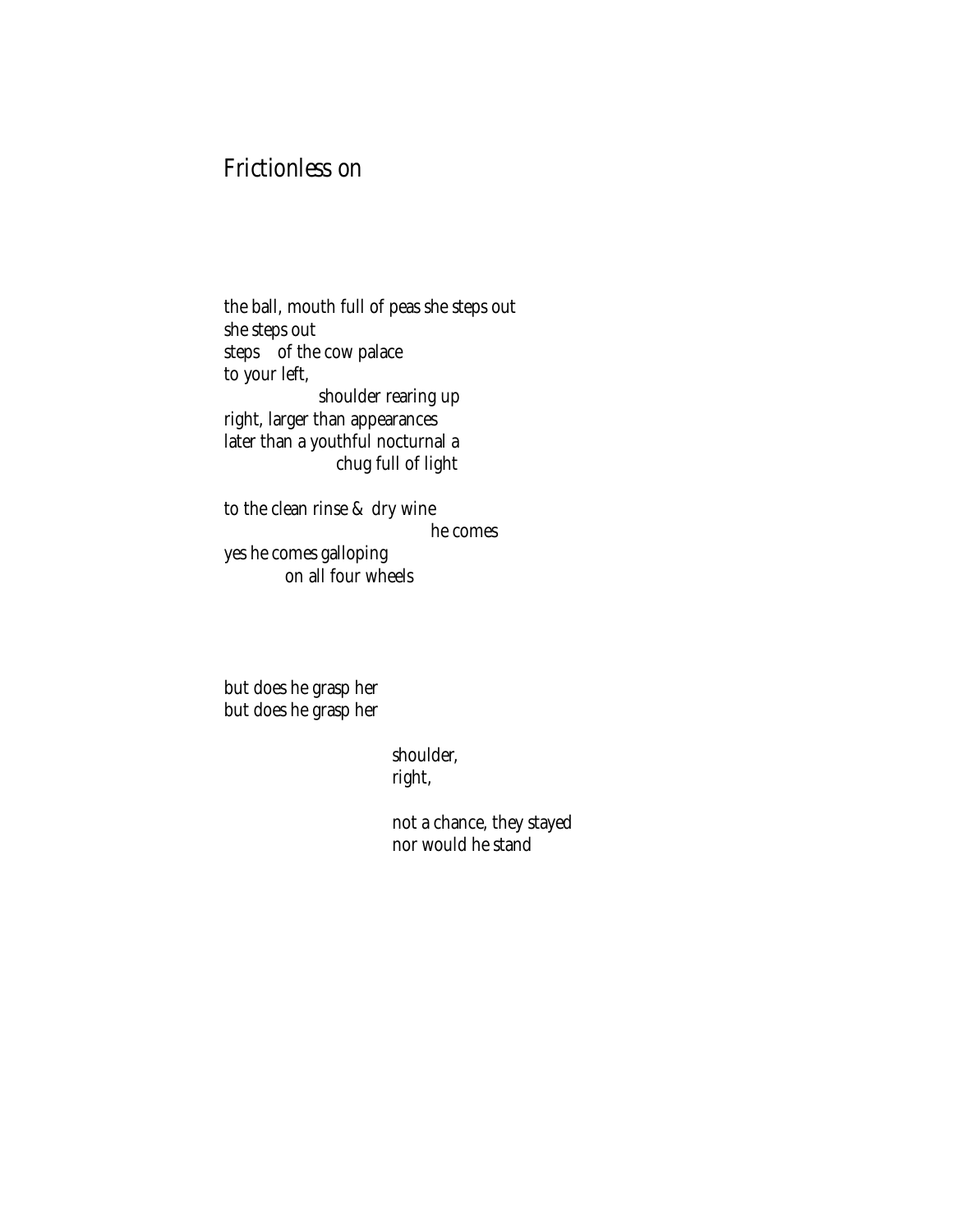## Hard balcony on the pleasure continuum

falls off the fallen off

with a slightly bounding architecture

gives way to a pleased to be loneliness

fallen neck, out

between given off by difference to difference

a truce between here and there

pleased to be trailing a length of red

light jumpiness of tongue

it's getting to be yes it's getting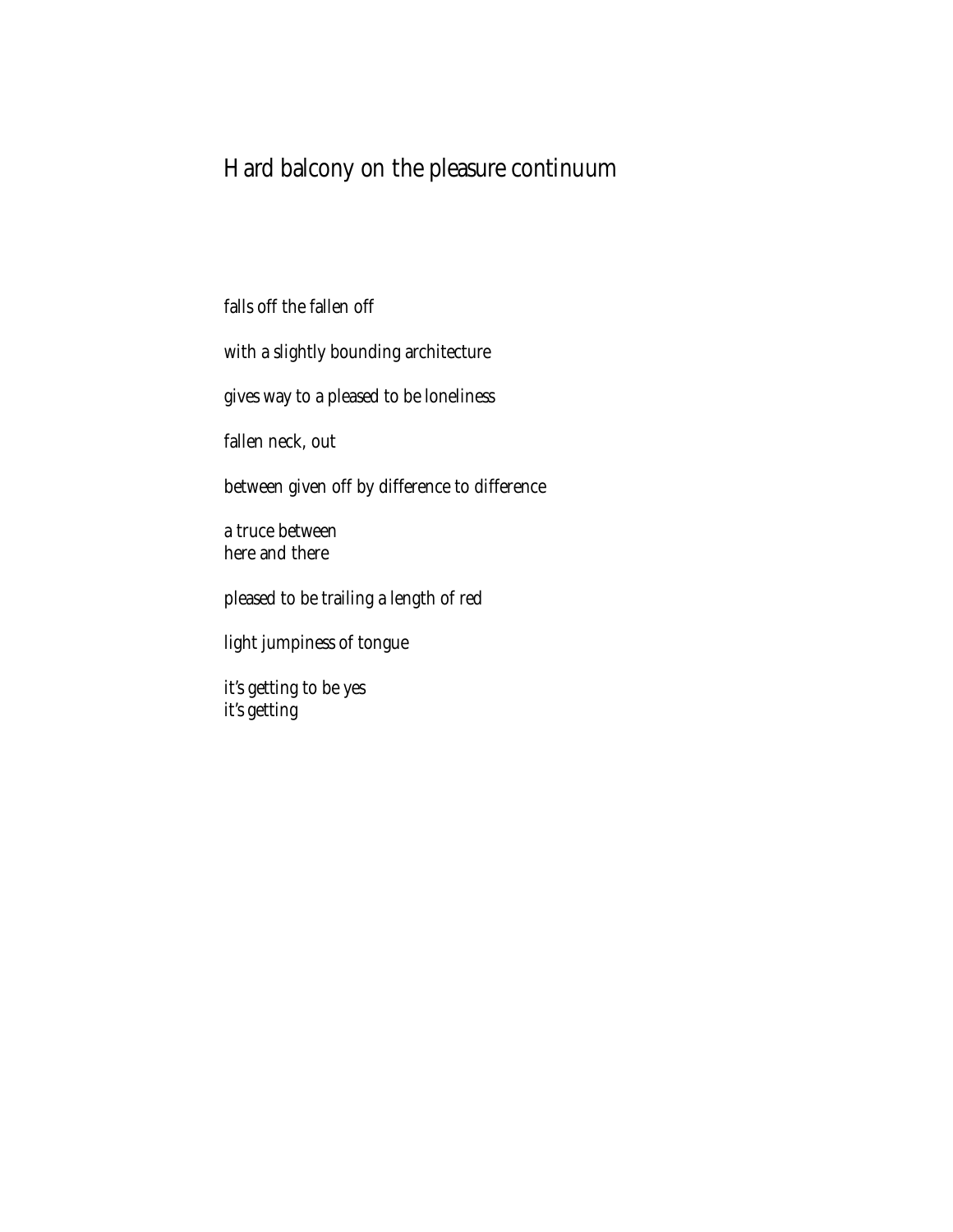## Arms up and strong on the balcony

Song, as does heat, rises and people down there, speaking. Where their tongues slip or rest or stop. Willingness to climb to the heat of things means: as feet land in the crook of balcony flooring, the kindn'ss of you—is all along seeking. Perpendicular to the torso of the building, I crawl into the nearness of your elbow, angle rounding, rounding to the coil.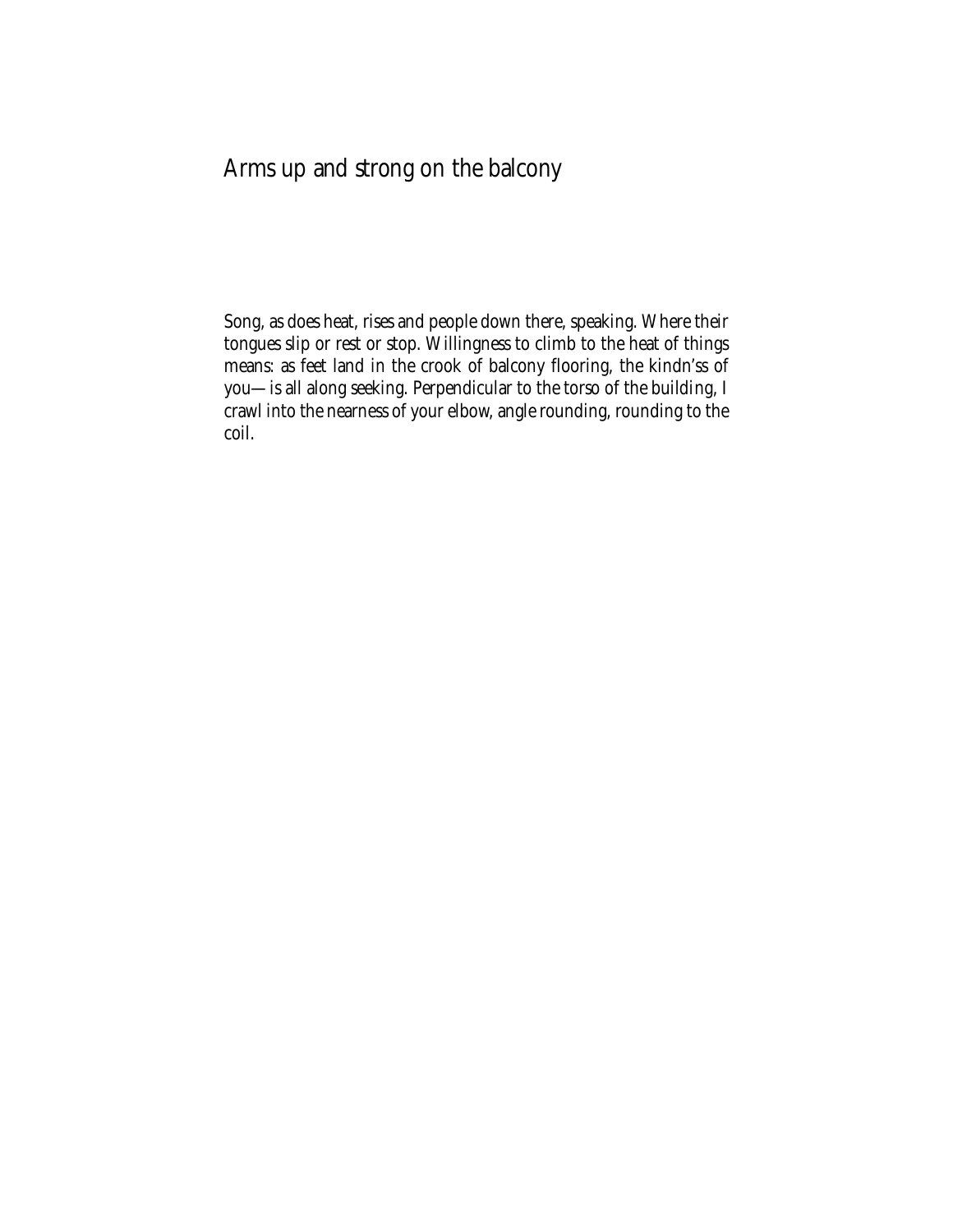## Phone call from the balcony

comes in on the thick line between there and herein. Do you see me waving. On the other line, static and several hundred years. Or, string two cans. We lean over the edge in order to put an end to unsuspecting calls, but unfortunately I heard your voice and got on the hook. Reeling from the mad rush to respond, everyone continues to lean and shout around and over the periphery, causing me to lose my breathing and my intent. I pick up the other line, but the multiple answer is always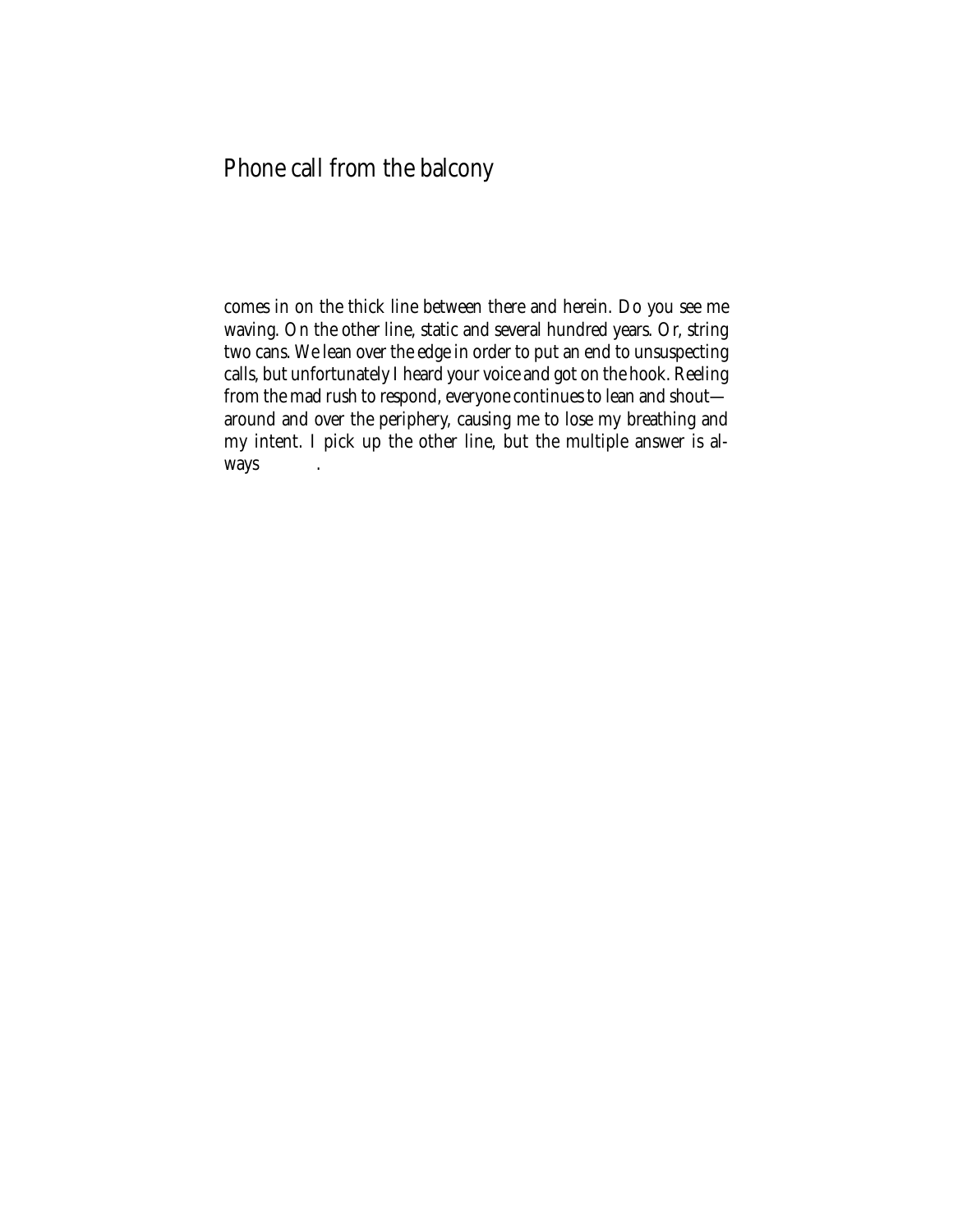# External conflict inside or outside the balcony

Given no choice, as a member of the home audit.

Door #1, opens in.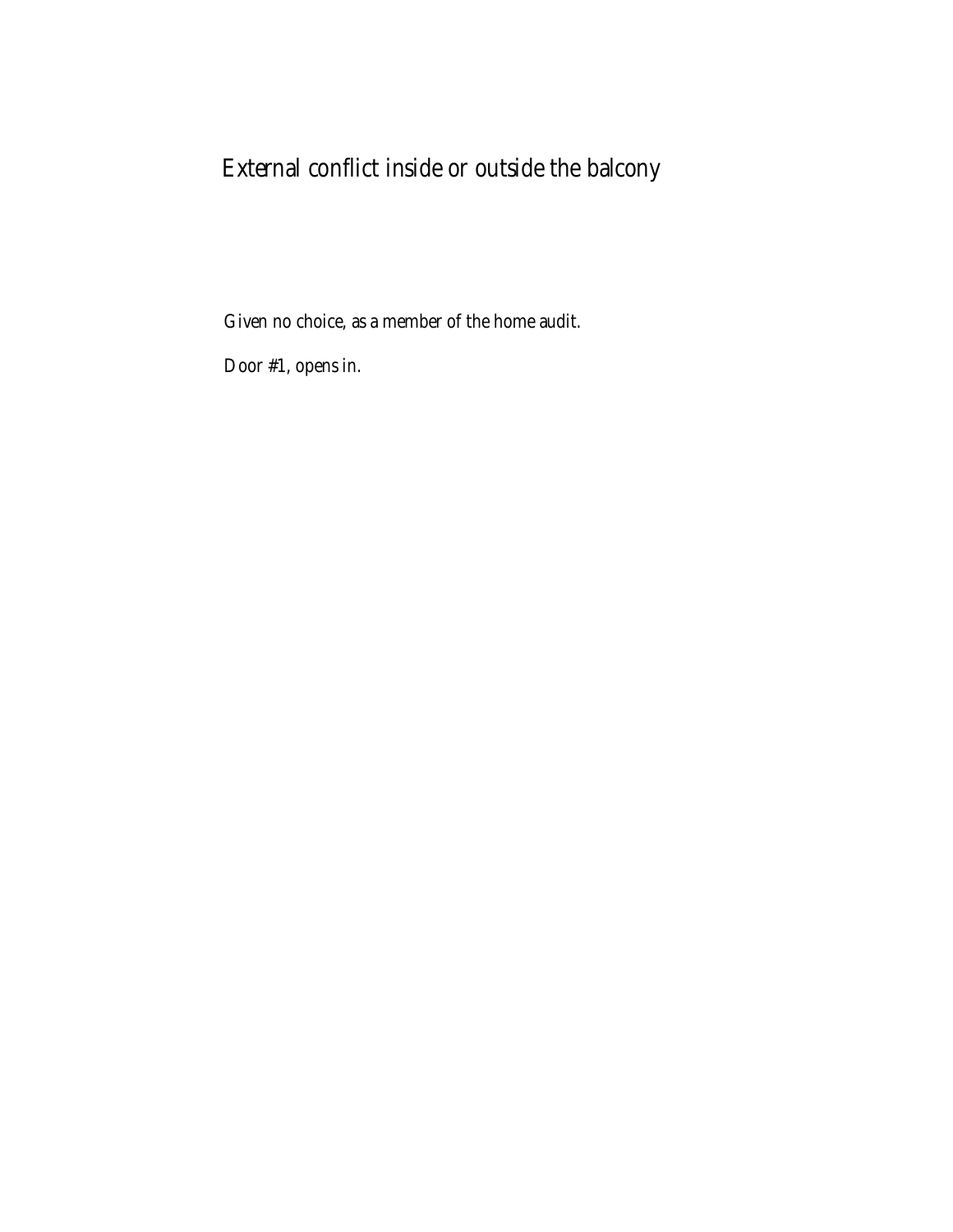Door #2.

Nine thousand Roman soldiers.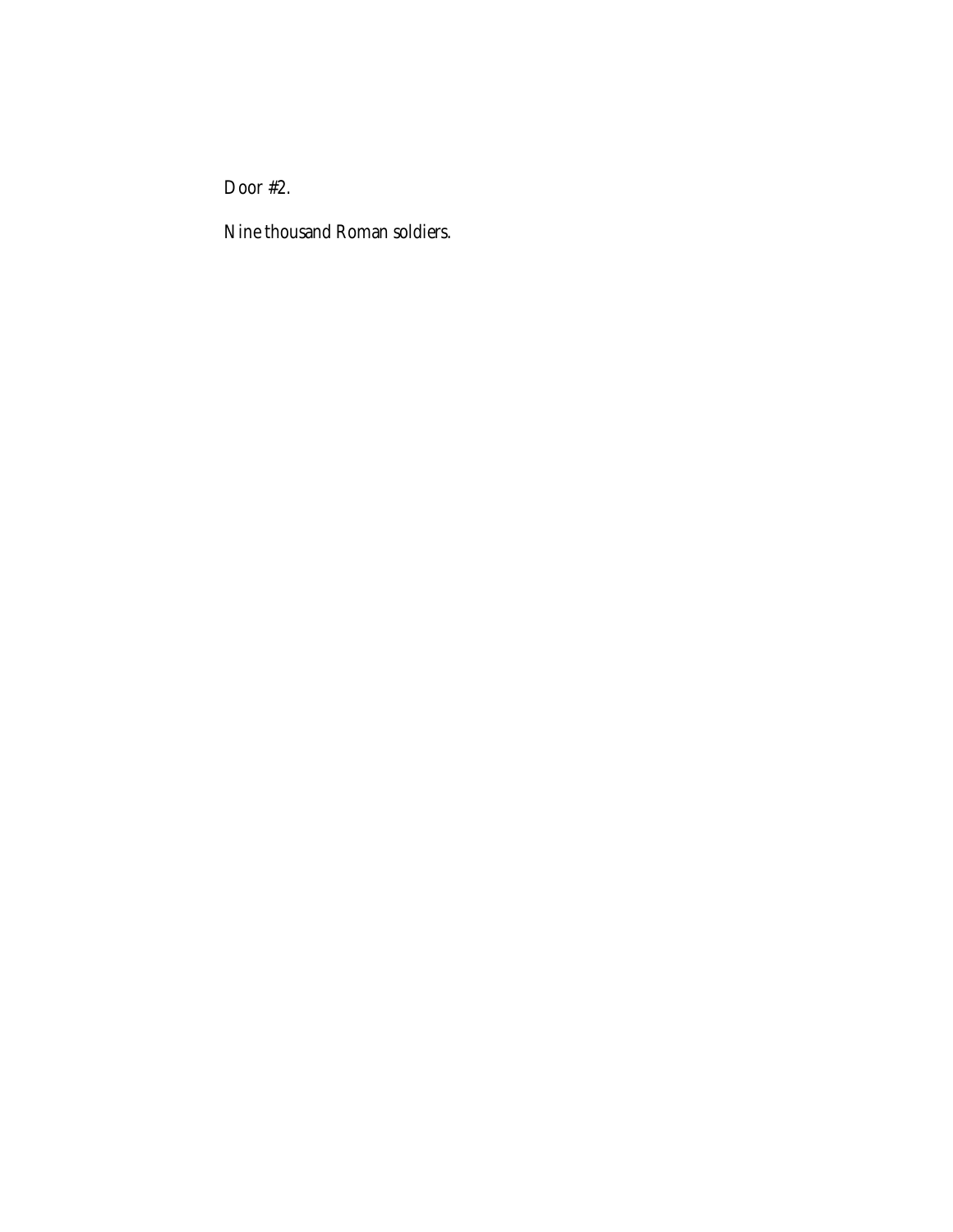#### Having been married

on the balcony without reception on the balcony without shade on the balcony a step up the balcony a step out the balcony the balcony of old the timeless balcony the ceremonial balcony the flowers tossed from the balcony the glasses dropped from the balcony the equal opportunity balcony the brawl beneath the balcony the eyes on the balcony the grass stains near the balcony the balconic balcony the balconian balcony the balconesque balcony the poeticized balcony the fully committed balcony weathering this storm then that or the well-lit balcony the balcony in sun, sun the balcony balcony because there are two of us the same balcony but why not the luxury of two words on the balcony two suns on the balcony two children thinking ahead on the balcony right now the late afternoon sun on the balcony is enough right now I don't even have oh I can't get there via the balcony the place as the balcony takes me to the way to the balcony the way to your balcony the way to our balcony from your balcony via my balcony throwing unsmoked cigarettes from our balcony fertilizing plants from our balcony getting used to saying our our balcony our our our balcony in case one gets lost in case I get pregnant on our balcony on the the balcony in case the balcony is male, the, in case the balcony is female, the, in case it is both the balcony, that which is ours, that which we live with that we eat on that we sing from that I write of that you think of when you can't find me because I am at another balcony at an older balcony at a past balcony at a foreign balcony finally at a dark balcony which often is the case, as was the case with our first balcony on the tenth floor, the balcony from where we watched the orange lights light the campus in that horrid orange way as only orange light can, that balcony where we waited out my first dryer cycle and the balcony where we waited no we didn't wait my second dryer cycle because I put my coins in the wrong machine but in all good faith the balcony of that night is sometimes like any other balcony because it was my first loved balcony and it will be the best remembered balcony and hence the beginning or end of this balcony and why not or why, as much as one might live in or on a balcony, it's just as well, or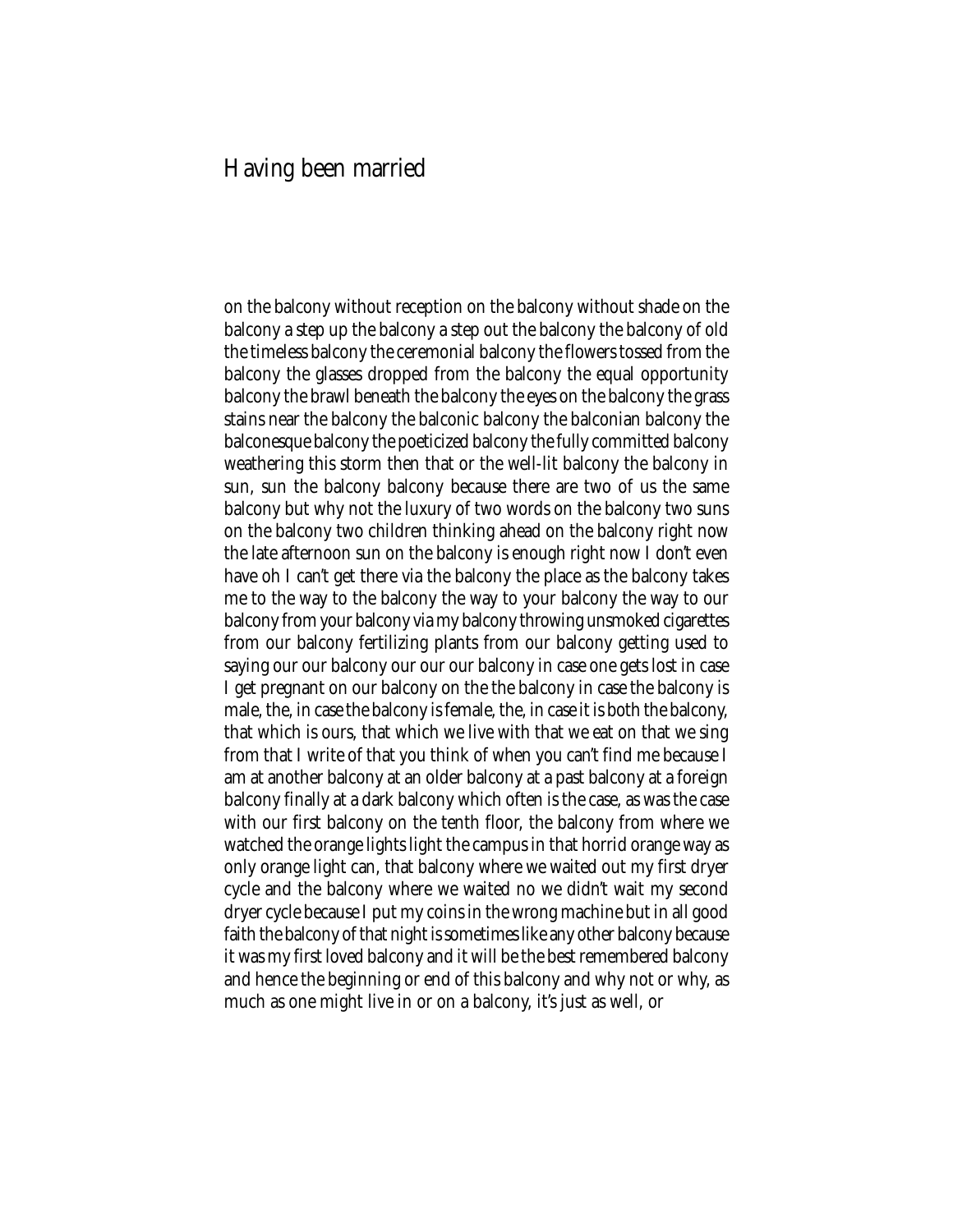Partial bridge between